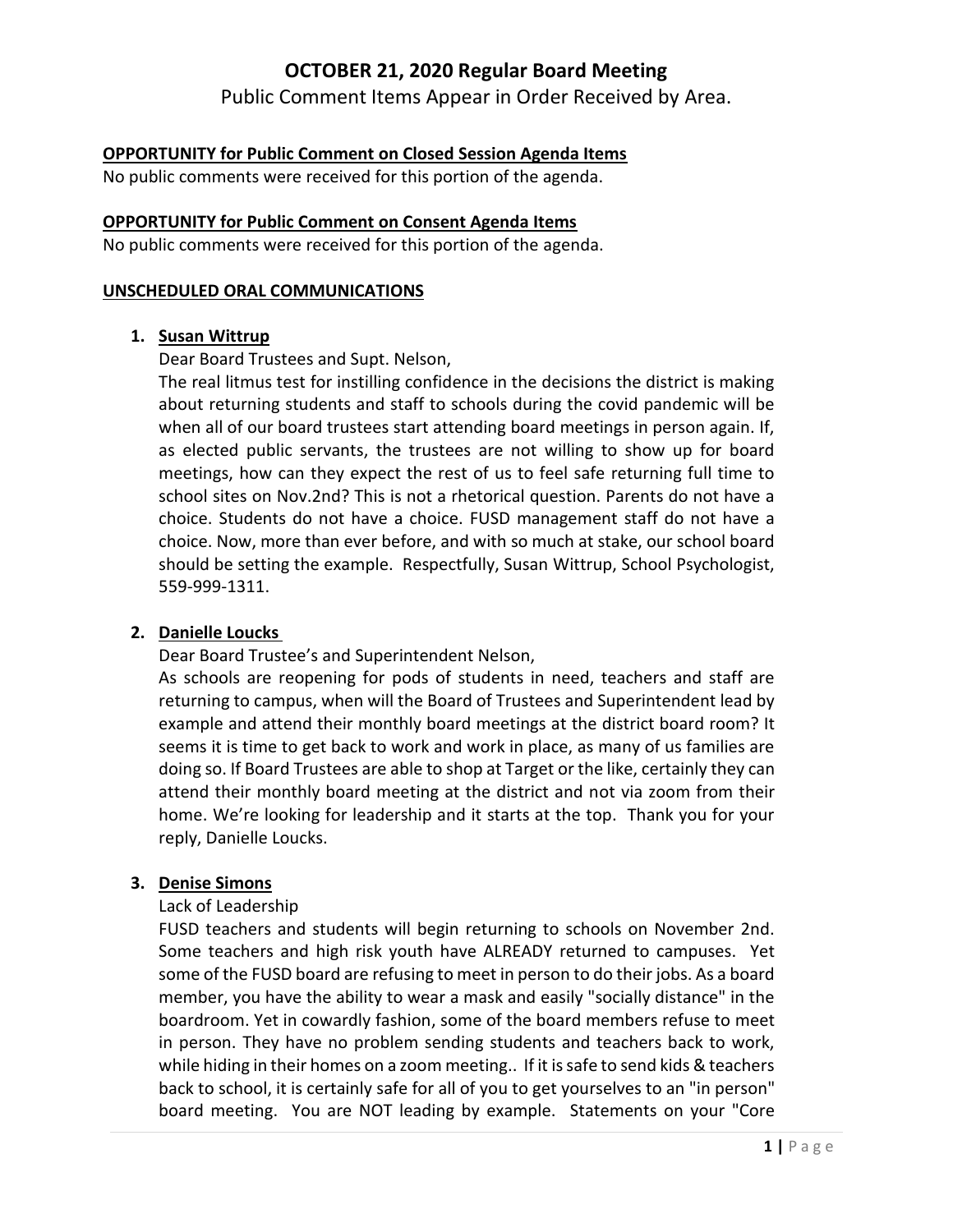Public Comment Items Appear in Order Received by Area.

beliefs & Commitments" from your website state :

"Leaders mush perform courageously & ethically to accomplish stated goals" and

"We will provide clear expectations and support professional growth"

YOU expect the students & FUSD employees to be courageous in the face of a pandemic, yet you are weak-kneed.

YOU set clear expectations for students & teachers to return to class, yet you will not meet those expectations yourselves. YOU are hypocrites.

My message to you? Get out of your pajamas, get off the zoom, and get yourselves to the boardroom and WORK as you were elected to do. Thank You, Denise Simons.

### **4. Cameron Simons**

To the FUSD Board,

Why do FUSD Board members refuse to have in-person meetings? Students and teachers are going back to school Nov 2nd. Some of the "high risk" students in our community have ALREADY returned. Do you think you are "too special" to go back to in person meetings? You have the PRIVILEGE of a big room where you can spread, out and mask up. If you are fearful of your health & co-morbid conditions, I challenge you to think of all those working minimum wage jobs in fast food, and in the fields who go to work everyday in places where social distancing is difficult. So, I guess its "ok" for them to risk their health, but not you?

These board members are nothing but cowards and hypocrites for refusing to meet in person to do their elected duties. If its "too risky" to go to a board meeting, why are they saying its acceptable to send kids and employees back to school? The hypocrisy is unreal.

Again, If the board is waiting for a vaccine or a cure for COVID before THEY go back to a meeting, then why is it OK to send the kids & teachers back? Also, a cure or reliable vaccine may never come!

Get off of your "thrones" of privilege, you are not special.

You are expecting things from FUSD employees, students and families that YOU are unwilling to do yourselves. Thank You, Cameron Simons, Fresno Unified Alum.

### **5. Jennifer Johnstone**

Dear Board Trustees:

Our board member from the Bullard Region voted "no" on the resolution declaring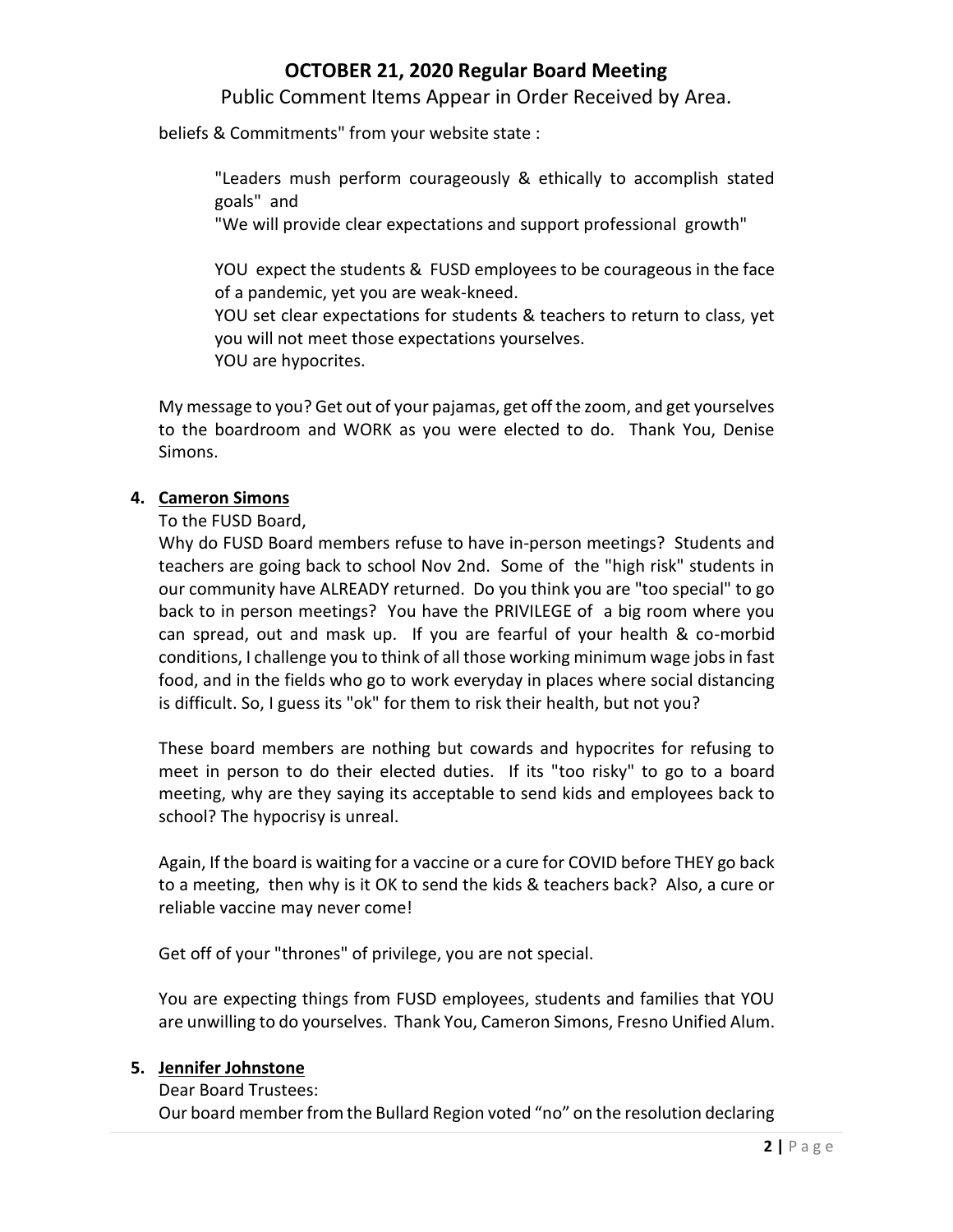Public Comment Items Appear in Order Received by Area.

our district as an anti-racist institution which served as the perfect example of exactly why we need to adopt such a resolution. As a teacher, parent, resident and voter in the Bullard Region, Mr. Slatic does not speak for me.

### **6. Catherine and Jason Peters**

Board Members:

I have been wondering when you all (read each and every one of you) will be back in person during your monthly Board meetings? If most teachers are back in classrooms, some with students, and FUSD is required to be at the Downtown location, in person, I believe it is more than appropriate for you all to be in session, in person. Don't you agree?

I also believe that leadership and accountability should take place from the top to the very bottom of FUSD and FUSD School Board Members. Please lead by example, stop turning your cameras off when a certain Board Member is speaking, and act like the leaders you portray yourselves to be. What you are doing is disespectful, goes against what FUSD supposedly stands for with anti bullying, and frankly, is really rude. It's impossible to respect anyone who plays such juvenile games at your well seasoned ages. Again, don't you agree? Catherine Peters and Jason Peters, 709-6080.

### **B. CONFERENCE/DISCUSSION AGENDA**

## **B-12, PRESENT and DISCUSS the Student Voice Collaborative for the 2020/21 School Year**

No public comments were received for Agenda Item B-12.

### **B-13, DISCUSS and ADOPT Fresno Unified School District's Strategic Plan** No public comments were received for Agenda Item B-13.

## **B-14, PRESENT and DISCUSS an Update on Career Technical Education Facilities, Career Technical Education Pathways & Alignment to Local Workforce Development Needs**

No public comments were received for Agenda Item B-14.

## **B-15, DISCUSS and APPROVE the Amendments to the 2020/21 Academic Calendar**

No public comments were received for Agenda Item B-15.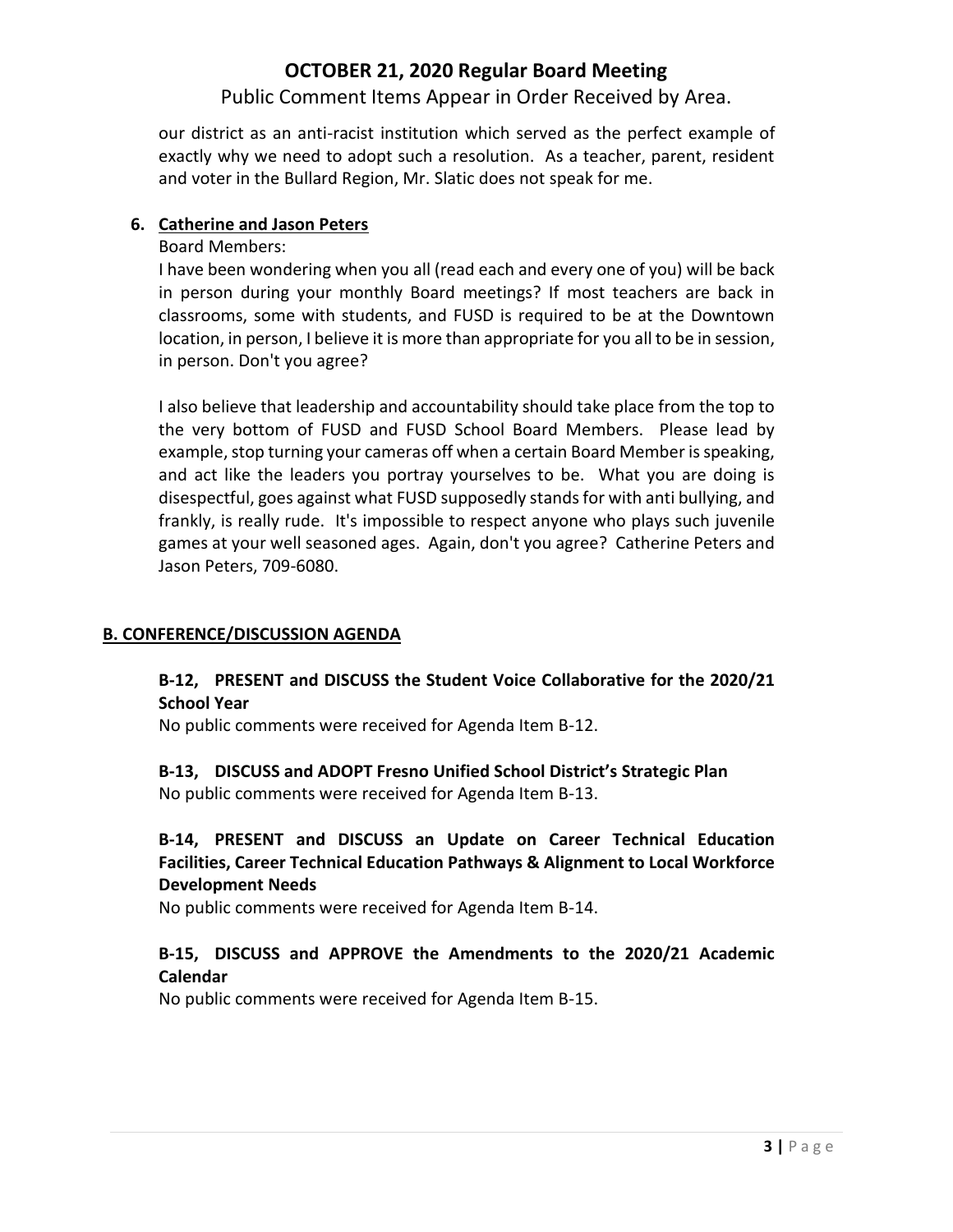Public Comment Items Appear in Order Received by Area.

### **B-16, DISCUSS and APPROVE the Renaming Early Learning Center, Fresno and A Street**

### **1. Rosemary R. Wanis**

Please rename your Early Learning Center in honor of LaVera Ethridge-Wiliams. So deserving of this honor. Our district needs this so that Black children, staff, teachers, and administrators have representation that elevates their own experiences as Black individuals in FUSD. Sincerely, Rosemary.

#### **2. Lisa Haynes-Scott**

#### To FUSD School Board,

LaVera Ethridge-Williams in 1968 she became the FIRST PRIVATE OWNED INFANT CHILD CARE CENTER for children six weeks to twenty-four months old. With her vision wasthe beginning of a chain of family owned and operated childcare centers throughout the Fresno city and metropolitan areas. The last of the facilities to be built was on Fresno and A Street, which was originally called the LaVera's Educational Center. This center was built in December of 2005. She built this facility with her own private monies after being a victim of West Fresno redlining discrimination. LaVera's Educational Center was the first state of the art early education center ever built in West Fresno. In July of 2013, LaVera sold the building to the Fresno Unified School District. The center is now run by one of her former employees Laura Mitchell, Program Manager.

LaVera Ethridge-Williams who always had a focus on caring for children and making sure parent had quality care care. Mrs. Williams is a gentle giant, warm, loving, dedicated, giving, role model for ALL AGES, opportunist to others, selfstarter, trainer, and permanent resident of West Fresno for almost 75 years. At the age of 93 she continues to volunteer her time to work on issues affecting the quality of life of West Fresno residents.

I am requesting FUSD School Board support on October 21st to move forward with a motion to make this a reality. Lisa Haynes-Scott, CEO GriefZone.

### **3. Mae Kidd - Voice Message (Transcribed)**

My name is Mae Kidd. I live in the Los Angeles area, Los Angeles, California, and I'm calling in regard to the LaVera Ethridge-Williams, uh to rename the Fresno, uh she built the Fresno daycare center there at Fresno and "A" Street and at that time it was called LaVera's Educational Center and she built it in 2005 it was sold in 2013 to Unified School District and I'm calling to rename it to LaVera's Williams Daycare Center. You can reach me at area code 951-741-1810. Thank you.

### **4. Ovonder Tatum - Voice Message Transcribed**

I'm calling in regards to congratulate LaVera Etheridge-Williams for the many outstanding accomplishments she has received and endowed in childcare. I think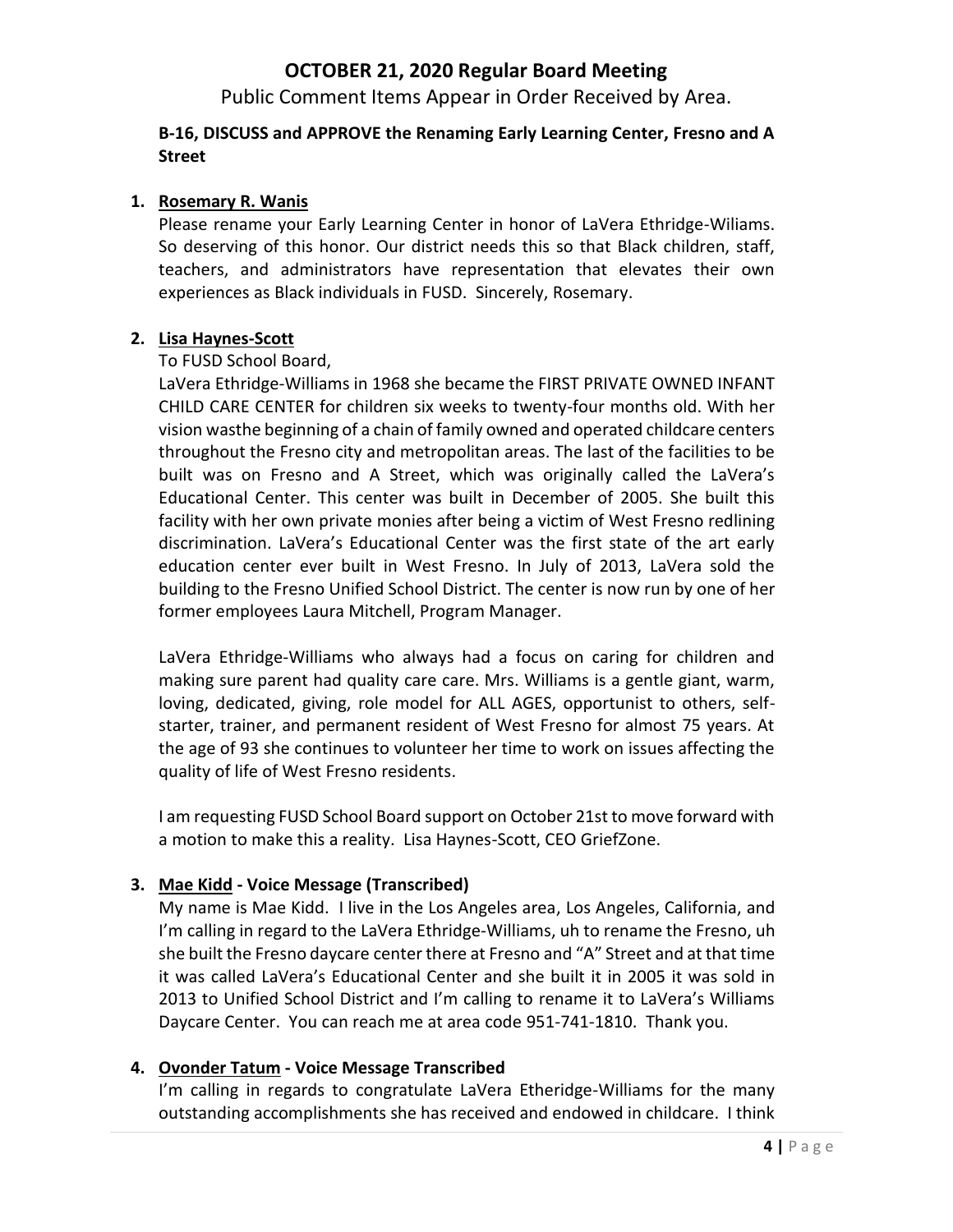Public Comment Items Appear in Order Received by Area.

this is the most deserving for the name change of the learning center into her name, LaVera Etheridge-Williams. My name is Ovonder Tatum, phone number, 559-266-1423.

#### **5. Rob Harris**

Greetings, I wanted to submit this written support for the renaming of the above mentioned facility after Lavera Williams.

She has been a staple for several decades in West Fresno for all in the youth educational system. She and those in her charge have contributed greatly to countless children, young adults and adults success in the West Fresno community and the greater Fresno area. She was a pioneer in the daycare industry for West Fresno and expanded her influence throughout the city and county. This also led to being involved in state legislation that greatly benefited child care centers in the entire state of California.

No other individual has contributed more to the childcare and daycare arena in West Fresno and the greater Fresno area than Lavera Williams. It is only fitting that her sacrifices and accomplishments be memorialized by renaming this center after her.

West Fresno is a better place after receiving her lifelong service to the community. She has helped countless members of the community that desired to be educators and entrepreneurs to pursue their dreams and for those dreams to come to fruition.

Again, this honor should be bestowed upon Lavera Williams for the sacrificial Pioneer she truly is. Thank you for your consideration. Rob Harris.

### **6. Wanda Emmett - Voice Message (Transcribed)**

Hi, my name is Wanda Emmett. I'm calling for Mrs. LaVera Williams, Ethridge-Williams, in regards to a learning center that should be named after her. I worked with Mrs. Williams for a lot a lot of years she's a hard worker she's given so much more to the community. She's trained up young people and um, educated them and she still lives in the community. So, I just wanted to share that uh, you couldn't have a better person's name on the learning center than LaVera Etheridge-Williams. Again, my name is Wanda Emmett. Thank you.

### **7. Lynette Sanders**

### Good Afternoon,

I have gotten to know LaVera Williams upon my return to the Central Valley 10yrs ago. She has been a beacon of knowledge and support to this community. I was astounded to see the breadth of involvement she continues to have in support of the less fortunate and the youth. I am inspired to do more as I see this woman of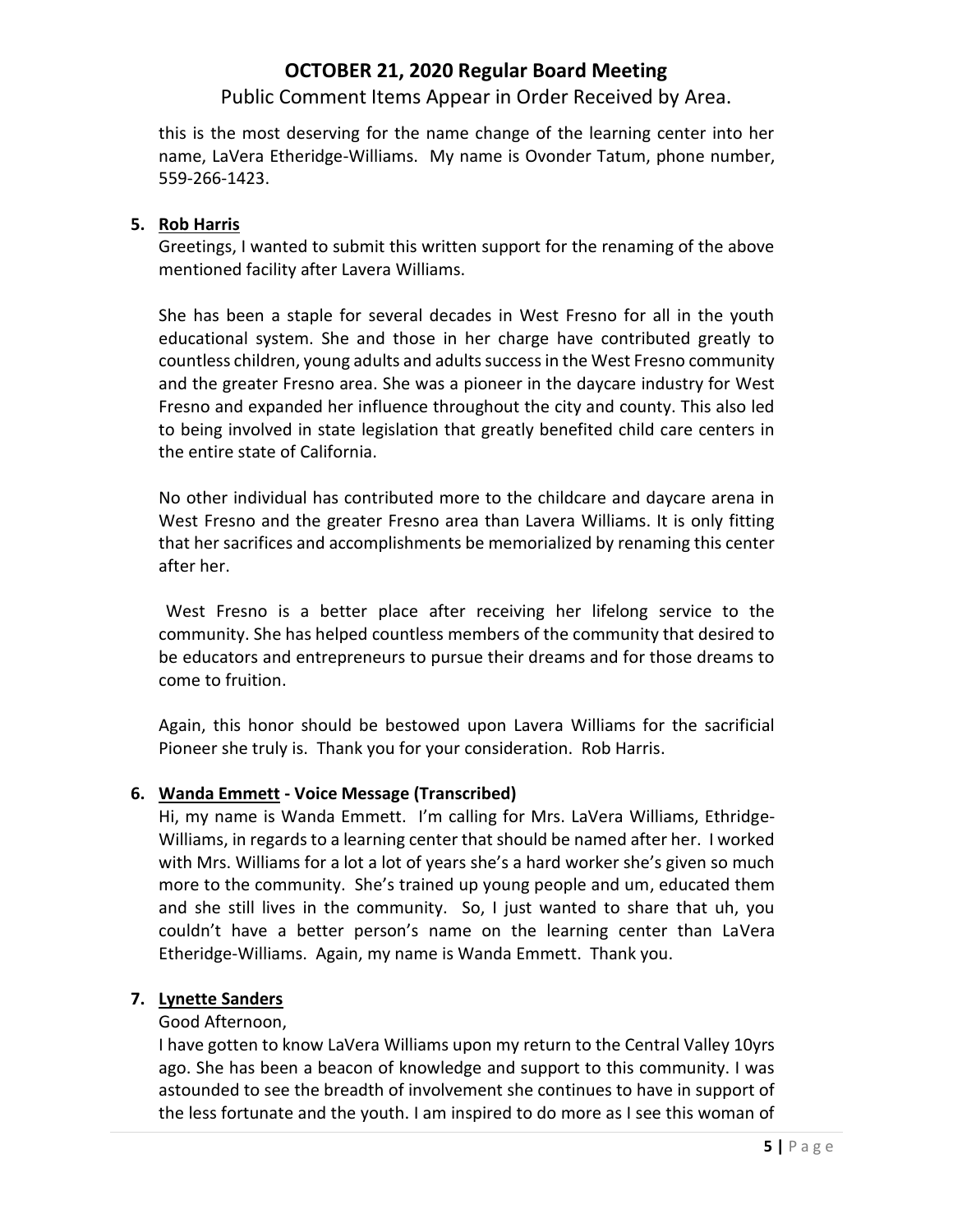Public Comment Items Appear in Order Received by Area.

such a grand age continue to strive to bring wellness and care to those in need. I fully support these efforts to have the learning center named in her honor. Kindest Regards, Lynette Sanders, PharmD. Central Valley Resident.

### **8. Linda Reaves – Voice Message (Transcribed)**

Hi, my name is Linda Reaves. I'm calling on behalf of LaVera Etheridge-Williams, regarding the renaming of the early learning center on Fresno Street. I think LaVera Williams name should be on the building because she was the original owner, in fact she had the building built. She also has lived on the Westside for over 75 years, she's a pillar of the community, she has done wonderful things throughout her life in the community. She has raised more than half of the children and adults and women and children and their kids for over the last 30 years. She is well-known and well liked. She would do anything for anybody that asks, even if they don't ask. She's always there to give a helping hand, give advice, and to help people establish their own businesses if they want to go into childcare or a group home she's there to help because she is a mentor and a person of great faith and she recognized that childcare for the Westside has always been a need. Again, she was the first African American woman that opened a privately owned daycare with her own money did not get money from the bank, she did it all her own self and she has always and will be a pillar in the community for Fresno and the Westside. Thank you.

### **9. Todd Etheridge – Voice Message (Transcribed)**

Hi, yes, my name is Todd. I'm calling uh, in regards to supporting renaming or naming the early learning center to LaVera Williams. I think she's an outstanding and has been an outstanding citizen of the community in Fresno and I would just like to call and support her. Saying, I think it would be a great, great idea to uh, name the uh early learning center after her, for the great accomplishment she's been to the community and helping everyone and we really appreciate it. Thank you.

### **10. Arnold Mcintosh – Voice Message (Transcribed)**

I'm calling in regards to LaVera Williams, Fresno, California. She's been the pioneer for the daycare centers in Fresno, California. She was the first woman, black woman, to open a daycare center for young babies so their moms could go to work. I think she's an excellent candidate because she's one of the first to start her own business. Please give her every consideration because she's worth it. Not only that, but she's a leader in the community. Thank you.

### **11. Trina Dixon – Voice Message (Transcribed)**

Hi, my name is Trina Dixon and I'm calling in regards to the renaming the early learning center after LaVera Etheridge-Williams. I am in support of renaming the center LaVera Etheridge-Williams because of her dedication and commitment to the West Fresno area. And because of her commitment she has been recognized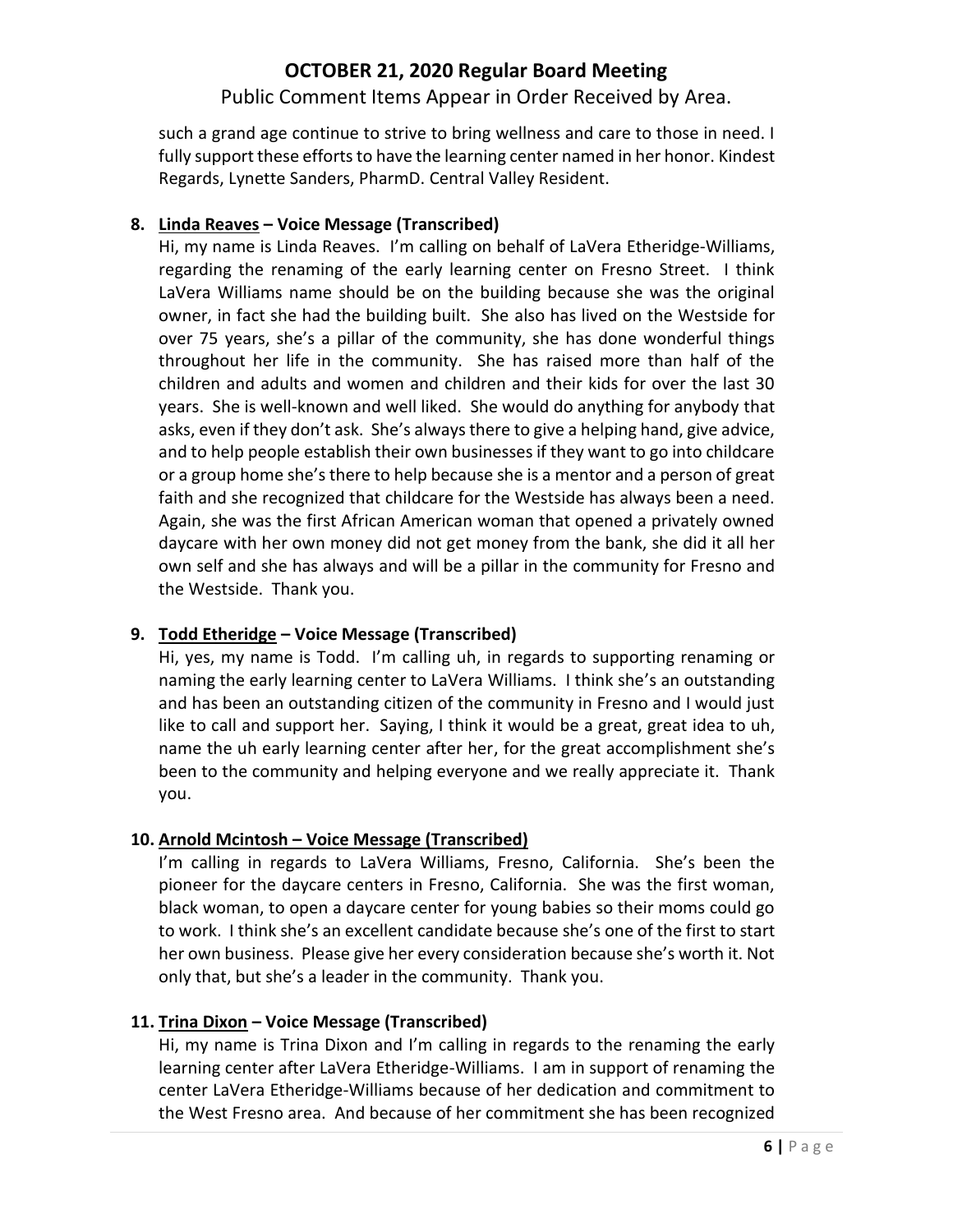Public Comment Items Appear in Order Received by Area.

by several committees in the Fresno area, such as: The City of Fresno honoring her with the minority business enterprise award; The Portrait of Success award from KSEE 24; Woman of the Year from the  $16<sup>th</sup>$  District of California by Senator Jim Costa; The Martin Luther King, Jr. award for community service. Mrs. Williams, uhm, has been in daycare business for many years and she has visited the prisons weekly, her desire to do good deeds and to share spiritual teachings which led her to be a mentor , not only a mentor in the prison system, but Mrs. Williams is also a mentor throughout the West Fresno Community. Mrs. Williams is part of the membership with the LINK, Fresno Corporated LINK, she provides, which provides scholarships to students in the community. She is a leader of the West Fresno who organized the Annual Holiday Tea which provides an opportunity for African American women across the community. Most recently, Mrs Williams received the 2018 Legacy Trailblazer award presented by Fresno County Superintendent of Schools from Jim Yovino at the African American Student Leadership Conference and after four years of struggle and rejection, racial unrest, no public financial help, and **(250-word limit reached)**.

### **12. Phillip Cowings**

### Hello All,

LaVera Ethridge-Williams is a woman of vision, an entrepreneur, dream maker, child care and community advocate who believes that a balanced life supports and sustains personal and business success. Her hard work and her vision have not gone unnoticed. Mrs. Ethridge-Williams' love for the community and her business success has been cited on the local and national level. She was recognized by the Gamma Eta Chapter of the Iota Phi Lambda Society as the Outstanding Black Woman of the Year. The City of Fresno honored her with the Minority Business Enterprise Award for outstanding contributions to the Fresno economy. She received the Portrait of Success Award from KSEE-24; the Woman of the Year for the 16th Senate District of California by Senator Jim Costa; the Martin Luther King, Jr. Award for community service recognized by the Fresno Unified School District for being a leader in education for the children of the community. She also is involved with the Fellowship Missionary Baptist Church Homeless Ministries which she has been a part of since conception. She began feeding and clothing the homeless 35 years ago and continues to feed every 1st Saturday of the month. She was also a mentor for inmates at the Women's Prison in Chowchilla for over 15 years. She visited the prison weekly. Her desire was to do good deeds and to share spiritual teaching which led her to be a mentor. LaVera has tirelessly worked to bring about neighborhood centers, shopping opportunities and better housing **(250-word limit reached)**.

### **13. Eileen Muro**

Hello,

LaVera Ethridge-Williams is a woman of vision, an entrepreneur, dream maker, child care and community advocate who believes that a balanced life supports and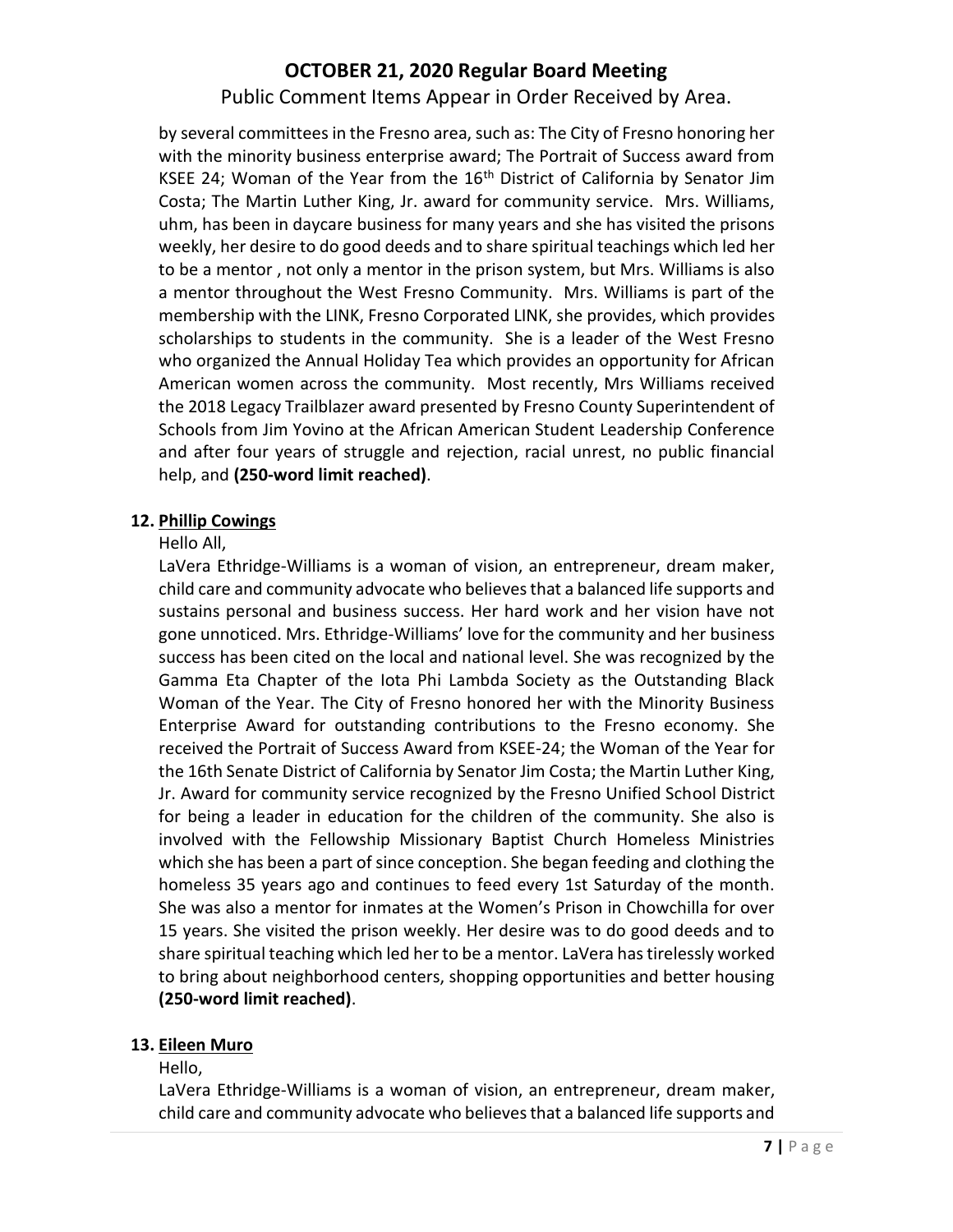Public Comment Items Appear in Order Received by Area.

sustains personal and business success. Her hard work and her vision have not gone unnoticed. Mrs. Ethridge-Williams' love for the community and her business success has been cited on the local and national level. She was recognized by the Gamma Eta Chapter of the Iota Phi Lambda Society as the Outstanding Black Woman of the Year. The City of Fresno honored her with the Minority Business Enterprise Award for outstanding contributions to the Fresno economy. She received the Portrait of Success Award from KSEE-24; the Woman of the Year for the 16th Senate District of California by Senator Jim Costa; the Martin Luther King, Jr. Award for community service recognized by the Fresno Unified School District for being a leader in education for the children of the community. She also is involved with the Fellowship Missionary Baptist Church Homeless Ministries which she has been a part of since conception. She began feeding and clothing the homeless 35 years ago and continues to feed every 1st Saturday of the month. She was also a mentor for inmates at the Women's Prison in Chowchilla for over 15 years. She visited the prison weekly. Her desire was to do good deeds and to share spiritual teaching which led her to be a mentor. LaVera has tirelessly worked to bring about neighborhood centers, shopping opportunities and better housing to **(250-word limit reached).**

### **14. Shirley Harris – Voice Message (Transcribed)**

My name is Shirley Harris, my telephone number is 352-0073. I am calling in to support the renaming of the existing Fresno Unified Learning Center on Fresno Street and "A" Street, to be renamed in honor of the person who built that center that Unified is currently using on an active basis for LaVera Williams. She is a longtime resident of Fresno and has never wavered from the roots from which she came a dedicated educator and all who know her know that she is a wonderful person, forth coming and ambitious for everyone when it comes down to our children. She has never left the Westside and has always had children of all nationalities and diversities welcome, with her attentive to family and family needs. I again, nominate the renaming of the existing center to LaVera's Educational Center, LaVera's whatever you want to call it as long as we can have it named in her honor. Thank you in her recognition for devotion to the field of education. Thank you.

### **15. Anonymous – Voice Message (Not Transcribed)**

### **16. Alex Smith – Voice Message (Transcribed)**

Yes, my name is Alexander Smith I am calling on uhm, renaming the early learning center in honor of LaVera Williams. I think that is a great idea uhm, I think she is more than deserving of this honor. Thank you.

### **17. Barbara Daniel**

I Barbara Daniel support the renaming of the Early Learning Center to LaVera Williams. LaVera is a pillar in Early Care and Education Community who opened